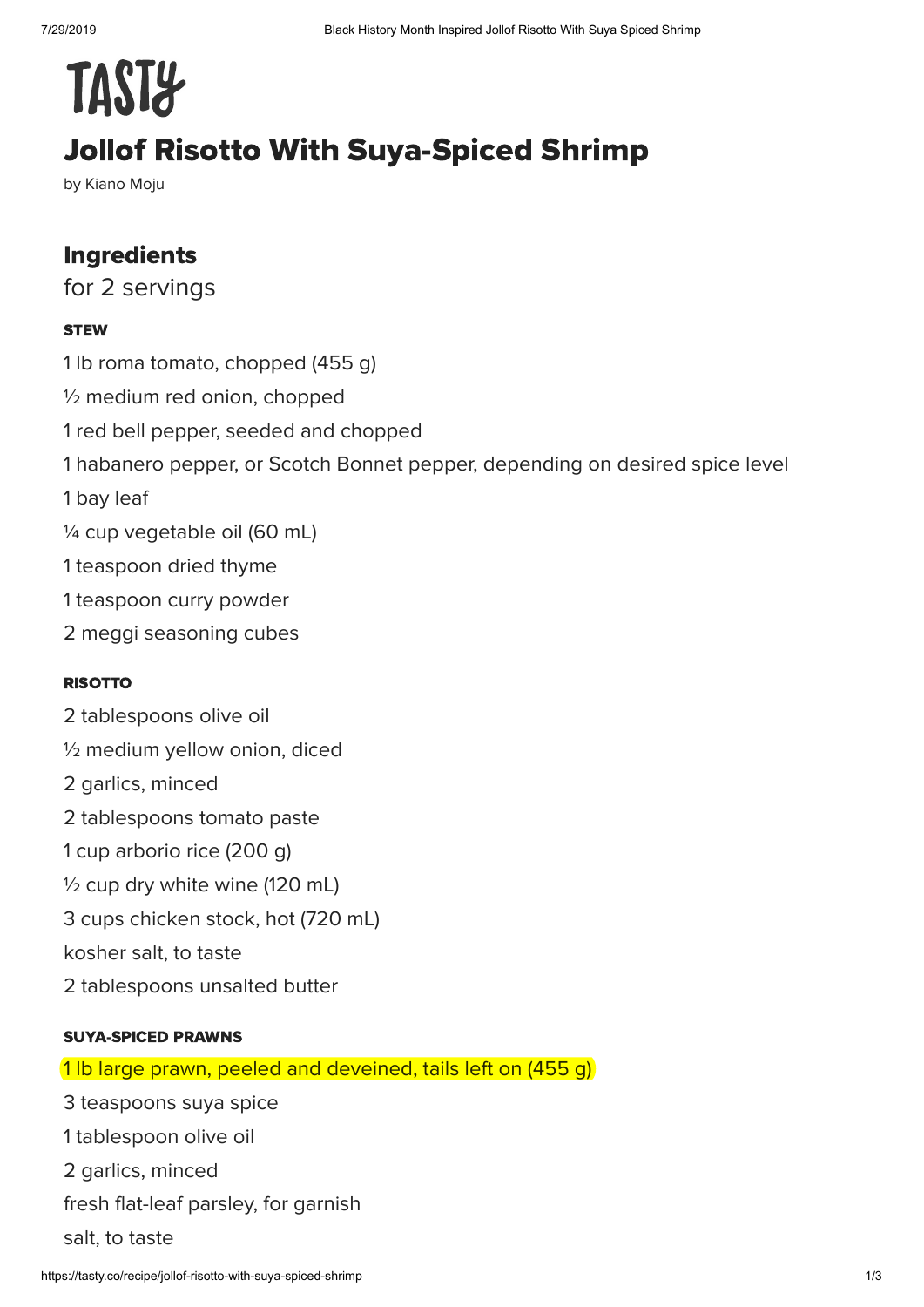1 fried sweet plantains, for serving

Nutrition Info [Shop ingredients with](https://grocery.walmart.com/) **Walmart > CGrocery Pickup** Calories 1169 Fat **g** Carbs **g** Fiber 7q Sugar 11g Protein 59q

Estimated values based on one serving size.

### Preparation

- Make the stew: In a blender, combine the tomatoes, onion, bell pepper, and habanero. Blend until smooth.  $\blacktriangleleft$
- Pour the tomato puree into a medium pot set over medium-high heat. 3. Add the bay leaf. Bring to boil and cook for 10-15 minutes, stirring occasionally, until the water has cooked off and the sauce is reduced by about half.  $\overline{\mathbf{2}}$
- Add the vegetable oil and fry the sauce for 10-15 minutes more. 3
- Add the thyme and curry powder, then crumble in the Maggi cubes. Cook for another 10 minutes. Remove from the heat and set aside. 4
- Make the risotto: Heat the olive oil in a medium skillet over medium heat. Add the onion and cook for 3-5 minutes, until softened. Add the garlic and tomato paste and cook until the tomato paste is deep brick-red in color, about 5 minutes. 5
- Add the rice and sauté until well-coated with the tomato oil. Deglaze the pan with the wine and reduce until the pan is almost dry. 6
- Add 1 ladle of hot stock to the rice. Stir the rice until the stock is absorbed and the pan is almost dry. Continue adding stock, 1 ladle at a time, until the rice is tender, but still firm. It should be moist and creamy, but not runny.  $\overline{\mathbf{z}}$
- Add the stew and stir to incorporate. Remove the risotto from the heat, then season with salt and stir in the butter, then stir until melted and well incorporated. Remove the risotto from the heat. 8
- Make the shrimp: In a medium bowl, toss the shrimp with the suya spice until well coated.  $\boldsymbol{9}$